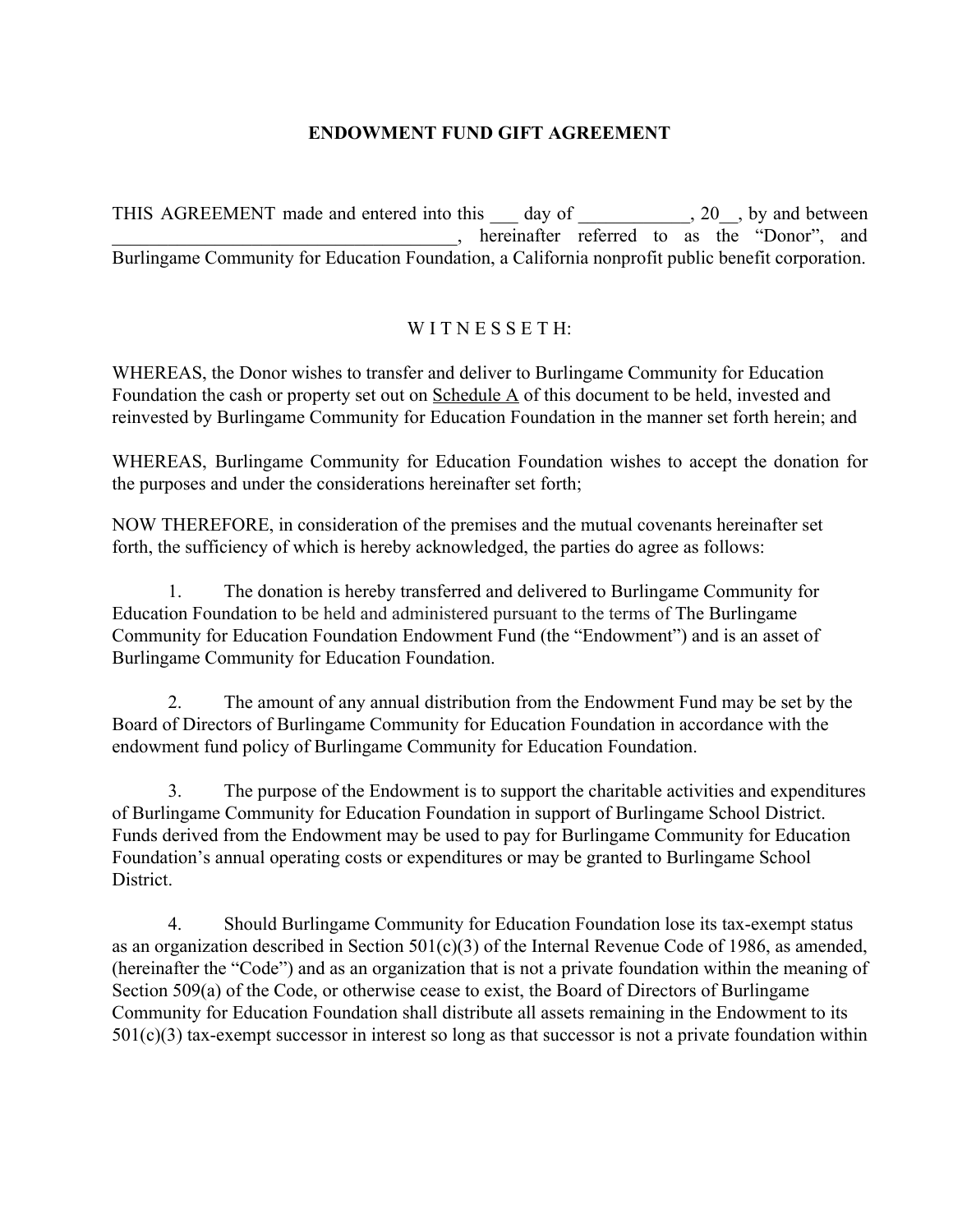the meaning of Section 509(a) of the Code to be used for the purposes outlined in paragraph 3. Should the successor in interest lose its tax-exempt status described in Section 501(c)(3) of the Code and as an organization that is not a private foundation within the meaning of Section 509(a) of the Code or otherwise cease to exist, then all assets remaining in this fund shall be distributed outright to charitable organizations qualified as  $501(c)(3)$  organizations under the Internal Revenue Code that have purposes as similar as possible to those purposes listed in paragraph 3. Should the purpose for which this Endowment is established cease to exist, or represent a need so that the Board of Directors is unable to find purposes for use of such funds, or become impractical or too difficult to administer, then the Board of Directors, by majority vote, shall have the power to redirect the funds held in this Endowment for a purpose or purposes as similar as possible to the original intent of the Donor.

5. Burlingame Community for Education Foundation hereby accepts the property contributed to the Endowment and will hereafter invest it in accordance with the investment policies and procedures of Burlingame Community for Education Foundation. Burlingame Community for Education Foundation in its sole discretion is authorized to sell, exchange, or otherwise dispose of any securities or other property held by it at any time hereunder and to deliver such instruments as may be required by either a transfer agent, exchange, or other entity affecting such transfer. These assets may be pooled with other like assets in order to facilitate an orderly and cost effective management of assets for the organization. Burlingame Community for Education Foundation is authorized to use such methods as it deems necessary or advisable for the investment, sale, exchange, or transfer of any security held hereunder and to pay reasonable compensation and expenses in connection with the performance of said services. Burlingame Community for Education Foundation shall have the sole power to determine its investment policies and procedures and to decide any and all questions in connection therewith.

6. Burlingame Community for Education Foundation may hire agents to provide investment advice, administrative management, and tax preparation as are reasonable and necessary to carry out its duties. Fees and expenses for these services shall be charged first against the income of the Endowment, and then the fund principal on a pro-rata basis against all funds held in Burlingame Community for Education Foundation together with any necessary administrative costs of Burlingame Community for Education Foundation in managing these assets.

7. This Agreement shall be irrevocable and the Donor hereby expressly acknowledges that he/she shall have no right or power either alone or in conjunction with others and in whatever capacity to revoke or terminate this Agreement; provided, however, nothing herein contained shall be interpreted so as to prevent the Donor from making further contributions to this Endowment.

8. Investment funds managed by Burlingame Community for Education Foundation are exempt from the registration requirements of the federal securities laws pursuant to the exemption for collective investment funds and similar funds maintained by charitable organizations under the Philanthropy Protection Act of 1995 (PL 104-62). Information on the investment of those funds was provided to the Donor upon execution of this document.

9. This constitutes the full and complete agreement by and between the parties and all oral agreements and/or discussions are merged herein and are null and void to the extent that they are in conflict with the terms of this document. In no event shall this Agreement be treated or interpreted as creating a separate trust. No changes, alterations, additions, modifications, or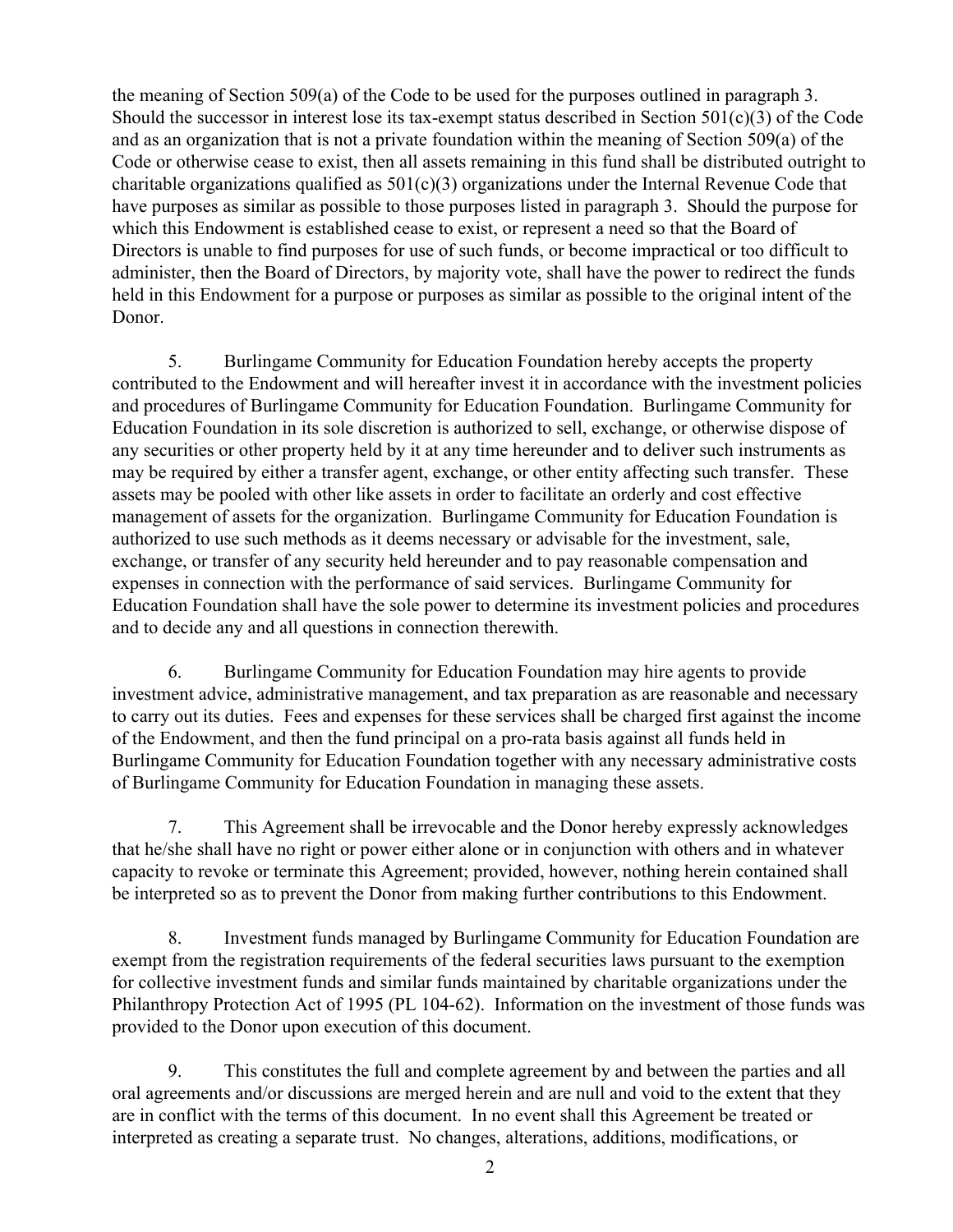qualifications shall be made or had in the terms, conditions, or provisions of any paragraph or item of this Agreement. Nor shall any amendment, modification or alteration be permitted that would result in this Endowment being treated as a separate trust or that would affect the status of Burlingame Community for Education Foundation as an organization described in Section 501(c)(3) of the and as an organization which is not a private foundation within the meaning of Section 509(a) of the Code.

10. This Agreement shall be governed by, and construed under, the laws of the State of California. Jurisdiction and venue for all purposes shall be in the appropriate County of the State of California.

11. This Agreement is binding upon the parties hereto, their successors and assigns. If any provision of this Agreement is found to be invalid or unenforceable by a court of competent jurisdiction, then all other provisions shall remain valid and enforceable to the maximum extent allowed by law. This Agreement may be executed in any number of counterparts or counterpart signatures, all of which will be considered one and the same agreement. For the purposes of this Agreement, an executed facsimile or a portable document format (.PDF) counterpart copy of this Agreement or counterpart signatures page shall be deemed an original for all purposes.

IN TESTIMONY WHEREOF WITNESS the signatures of the parties hereto the day and year first above written.

 $\mathcal{L}_\text{max}$  , and the contribution of the contribution of the contribution of the contribution of the contribution of the contribution of the contribution of the contribution of the contribution of the contribution of t

Donor Date Date

Burlingame Community for Education Foundation

 $\text{BY:}\qquad$ 

Name Date Title